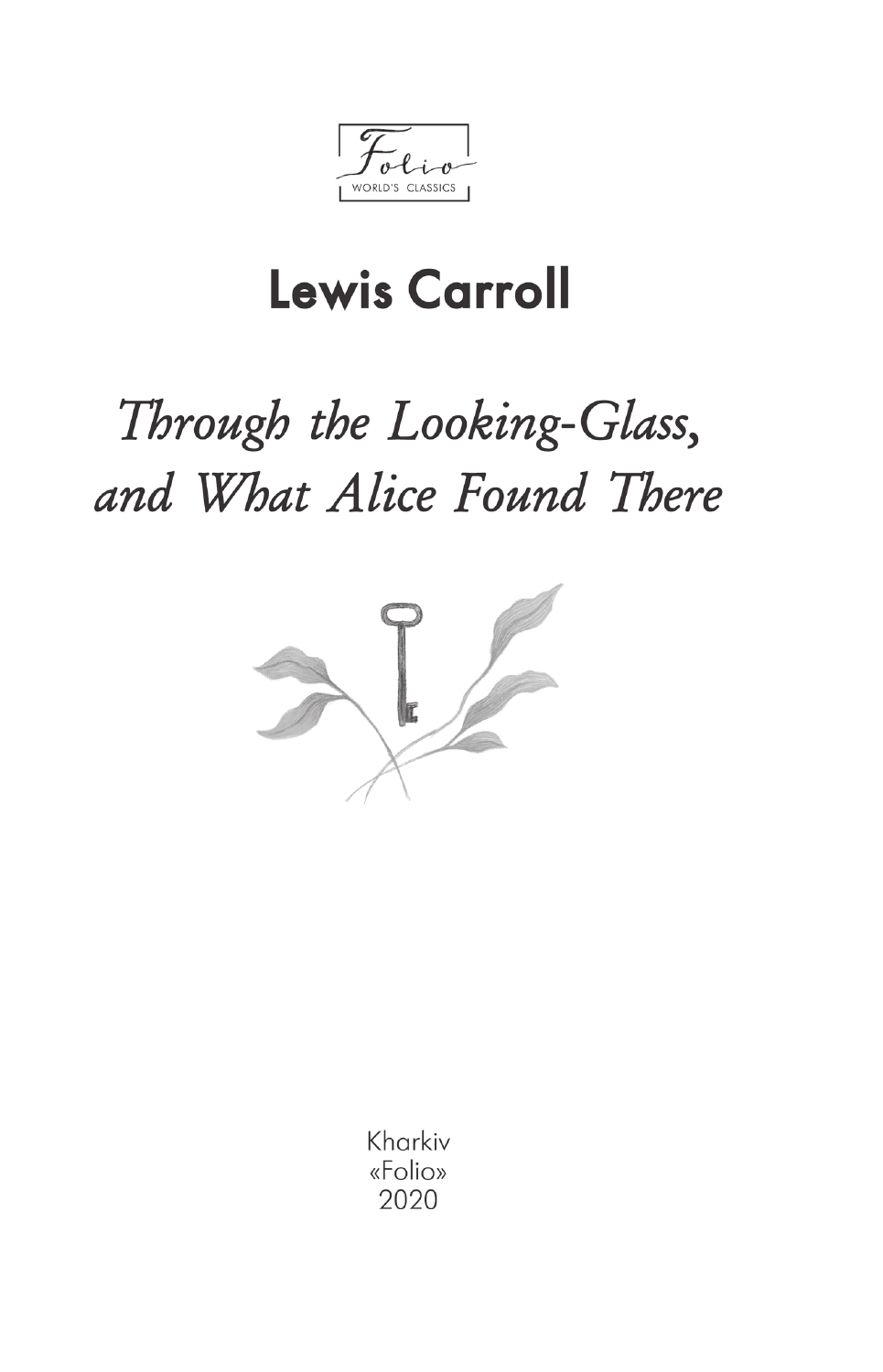## Chapter 1 LOOKING-GLASS HOUSE

One thing was certain, that the *white* kitten had had nothing to do with it:—it was the black kitten's fault entirely. For the white kitten had been having its face washed by the old cat for the last quarter of an hour (and bearing it pretty well, considering); so you see that it *couldn't* have had any hand in the mischief.

The way Dinah washed her children's faces was this: first she held the poor thing down by its ear with one paw, and then with the other paw she rubbed its face all over, the wrong way, beginning at the nose: and just now, as I said, she was hard at work on the white kitten, which was lying quite still and trying to purr—no doubt feeling that it was all meant for its good.

But the black kitten had been finished with earlier in the afternoon, and so, while Alice was sitting curled up in a corner of the great arm-chair, half talking to herself and half asleep, the kitten had been having a grand game of romps with the ball of worsted Alice had been trying to wind up, and had been rolling it up and down till it had all come undone again; and there it was, spread over the hearth-rug, all knots and tangles, with the kitten running after its own tail in the middle.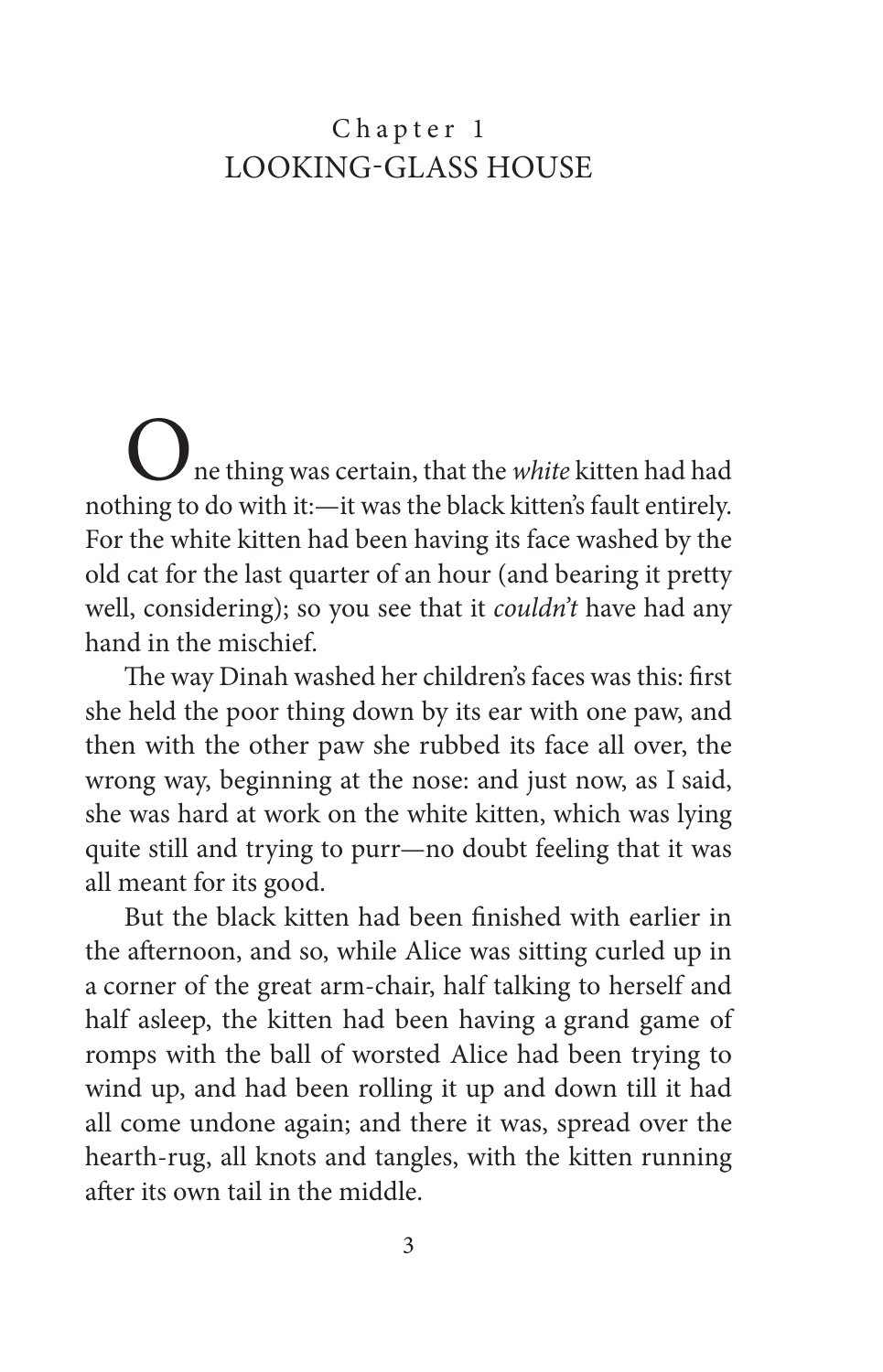"Oh, you wicked little thing!" cried Alice, catching up the kitten, and giving it a little kiss to make it understand that it was in disgrace. "Really, Dinah ought to have taught you better manners! You *ought*, Dinah, you know you ought!" she added, looking reproachfully at the old cat, and speaking in as cross a voice as she could manage—and then she scrambled back into the arm-chair, taking the kitten and the worsted with her, and began winding up the ball again. But she didn't get on very fast, as she was talking all the time, sometimes to the kitten, and sometimes to herself. Kitty sat very demurely on her knee, pretending to watch the progress of the winding, and now and then putting out one paw and gently touching the ball, as if it would be glad to help, if it might.

"Do you know what to-morrow is, Kitty?" Alice began. "You'd have guessed if you'd been up in the window with me—only Dinah was making you tidy, so you couldn't. I was watching the boys getting in sticks for the bonfire and it wants plenty of sticks, Kitty! Only it got so cold, and it snowed so, they had to leave off. Never mind, Kitty, we'll go and see the bonfire to-morrow." Here Alice wound two or three turns of the worsted round the kitten's neck, just to see how it would look: this led to a scramble, in which the ball rolled down upon the floor, and yards and yards of it got unwound again.

"Do you know, I was so angry, Kitty," Alice went on as soon as they were comfortably settled again, "when I saw all the mischief you had been doing, I was very nearly opening the window, and putting you out into the snow! And you'd have deserved it, you little mischievous darling! What have you got to say for yourself? Now don't interrupt me!" she went on, holding up one finger. "I'm going to tell you all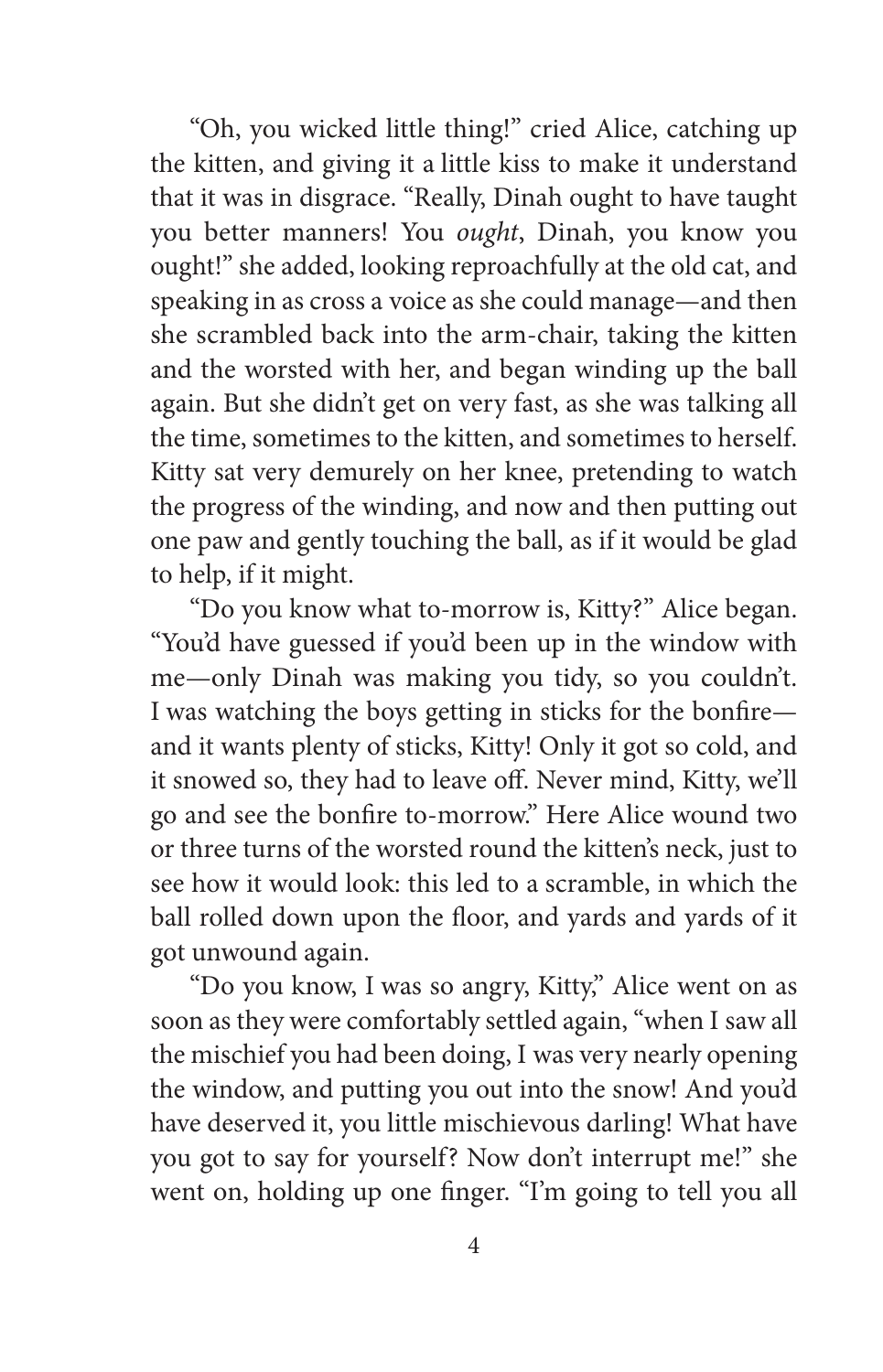your faults. Number one: you squeaked twice while Dinah was washing your face this morning. Now you can't deny it, Kitty: I heard you! What that you say?" (pretending that the kitten was speaking.) "Her paw went into your eye? Well, that's *your* fault, for keeping your eyes open—if you'd shut them tight up, it wouldn't have happened. Now don't make any more excuses, but listen! Number two: you pulled Snowdrop away by the tail just as I had put down the saucer of milk before her! What, you were thirsty, were you?

How do you know she wasn't thirsty too? Now for number three: you unwound every bit of the worsted while I wasn't looking!

"That's three faults, Kitty, and you've not been punished for any of them yet. You know I'm saving up all your punishments for Wednesday week—Suppose they had saved up all *my* punishments!" she went on, talking more to herself than the kitten. "What *would* they do at the end of a year? I should be sent to prison, I suppose, when the day came. Or—let me see—suppose each punishment was to be going without a dinner: then, when the miserable day came, I should have to go without fifty dinners at once! Well, I shouldn't mind *that* much! I'd far rather go without them than eat them!

"Do you hear the snow against the window-panes, Kitty? How nice and soft it sounds! Just as if someone was kissing the window all over outside. I wonder if the snow *loves* the trees and fields, that it kisses them so gently? And then it covers them up snug, you know, with a white quilt; and perhaps it says, 'Go to sleep, darlings, till the summer comes again.' And when they wake up in the summer, Kitty, they dress themselves all in green, and dance about whenever the wind blows—oh, that's very pretty!" cried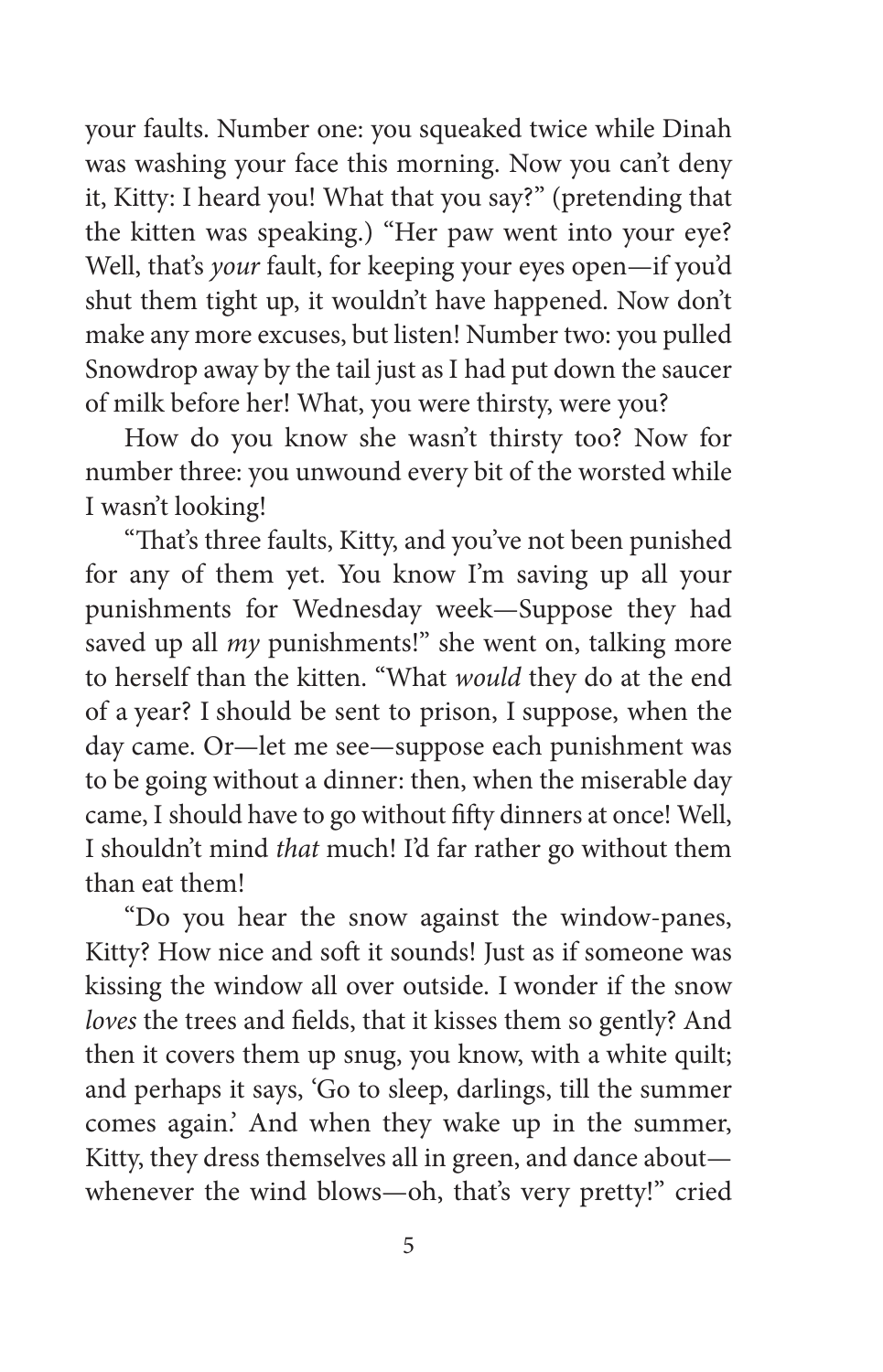Alice, dropping the ball of worsted to clap her hands. "And I do so *wish* it was true! I'm sure the woods look sleepy in the autumn, when the leaves are getting brown.

"Kitty, can you play chess? Now, don't smile, my dear, I'm asking it seriously. Because, when we were playing just now, you watched just as if you understood it: and when I said 'Check!' you purred! Well, it *was* a nice check, Kitty, and really I might have won, if it hadn't been for that nasty Knight, that came wiggling down among my pieces. Kitty, dear, let's pretend—" And here I wish I could tell you half the things Alice used to say, beginning with her favourite phrase "Let's pretend." She had had quite a long argument with her sister only the day before—all because Alice had begun with "Let's pretend we're kings and queens;" and her sister, who liked being very exact, had argued that they couldn't, because there were only two of them, and Alice had been reduced at last to say, "Well, *you* can be one of them then, and *I'll* be all the rest." And once she had really frightened her old nurse by shouting suddenly in her ear, "Nurse! Do let's pretend that I'm a hungry hyaena, and you're a bone."

But this is taking us away from Alice's speech to the kitten. "Let's pretend that you're the Red Queen, Kitty! Do you know, I think if you sat up and folded your arms, you'd look exactly like her. Now do try, there's a dear!" And Alice got the Red Queen off the table, and set it up before the kitten as a model for it to imitate: however, the thing didn't succeed, principally, Alice said, because the kitten wouldn't fold its arms properly. So, to punish it, she held it up to the Looking-glass, that it might see how sulky it was— "and if you're not good directly," she added, "I'll put you through into Looking-glass House. How would you like *that?"*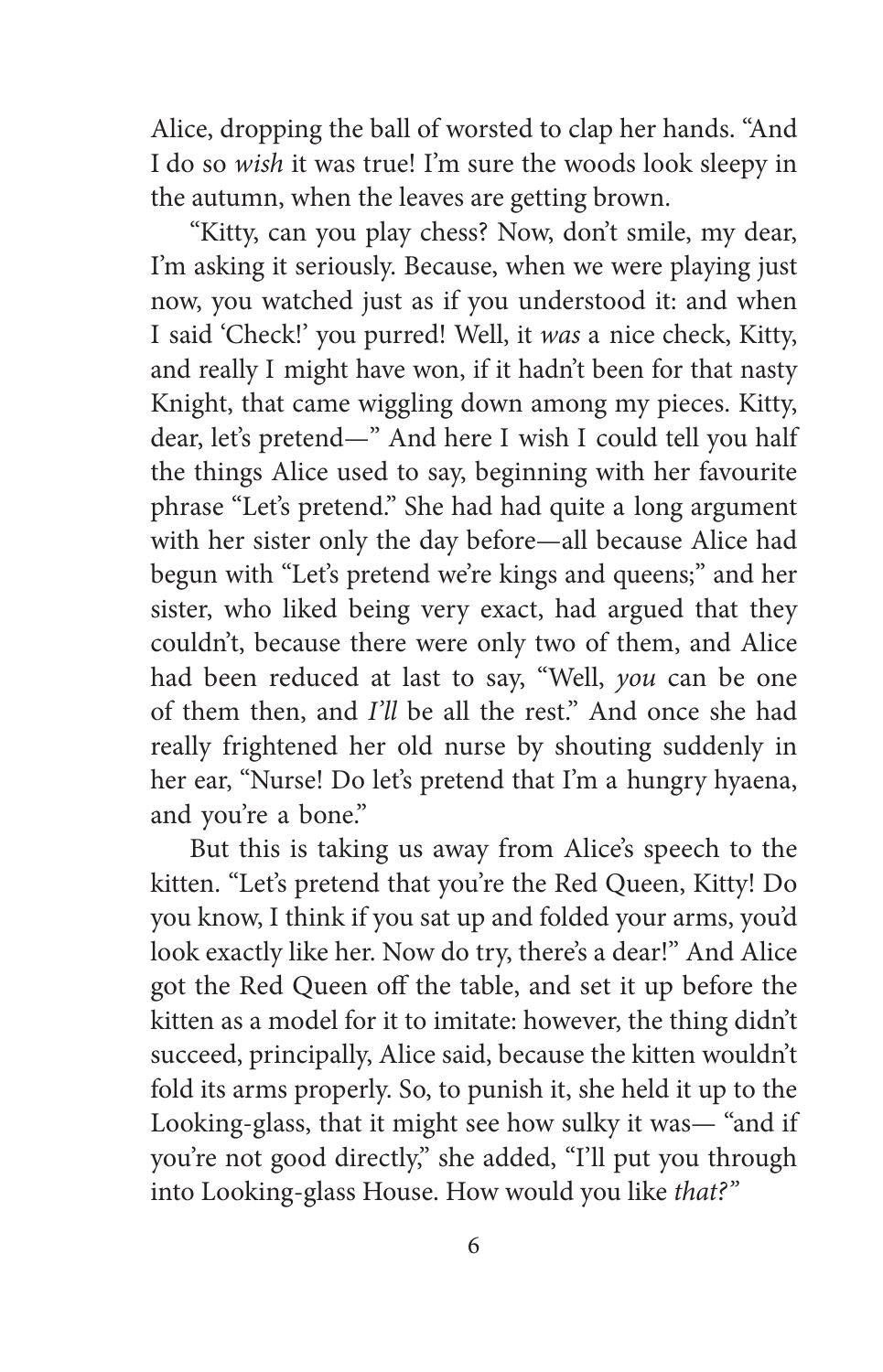"Now, if you'll only attend, Kitty, and not talk so much, I'll tell you all my ideas about Looking-glass House. First, there's the room you can see through the glass—that's just the same as our drawing room, only the things go the other way. I can see all of it when I get upon a chair—all but the bit behind the fireplace. Oh! I do so wish I could see *that* bit! I want so much to know whether they've a fire in the winter: you never *can* tell, you know, unless our fire smokes, and then smoke comes up in that room too—but that may be only pretence, just to make it look as if they had a fire. Well then, the books are something like our books, only the words go the wrong way; I know that, because I've held up one of our books to the glass, and then they hold up one in the other room.

"How would you like to live in Looking-glass House, Kitty? I wonder if they'd give you milk in there? Perhaps Looking-glass milk isn't good to drink—But oh, Kitty! now we come to the passage. You can just see a little *peep* of the passage in Looking-glass House, if you leave the door of our drawing-room wide open: and it's very like our passage as far as you can see, only you know it may be quite different on beyond. Oh, Kitty! how nice it would be if we could only get through into Looking-glass House! I'm sure it's got, oh! such beautiful things in it!

Let's pretend there's a way of getting through into it, somehow, Kitty. Let's pretend the glass has got all soft like gauze, so that we can get through. Why, it's turning into a sort of mist now, I declare! It'll be easy enough to get through—" She was up on the chimney-piece while she said this, though she hardly knew how she had got there. And certainly the glass *was* beginning to melt away, just like a bright silvery mist.